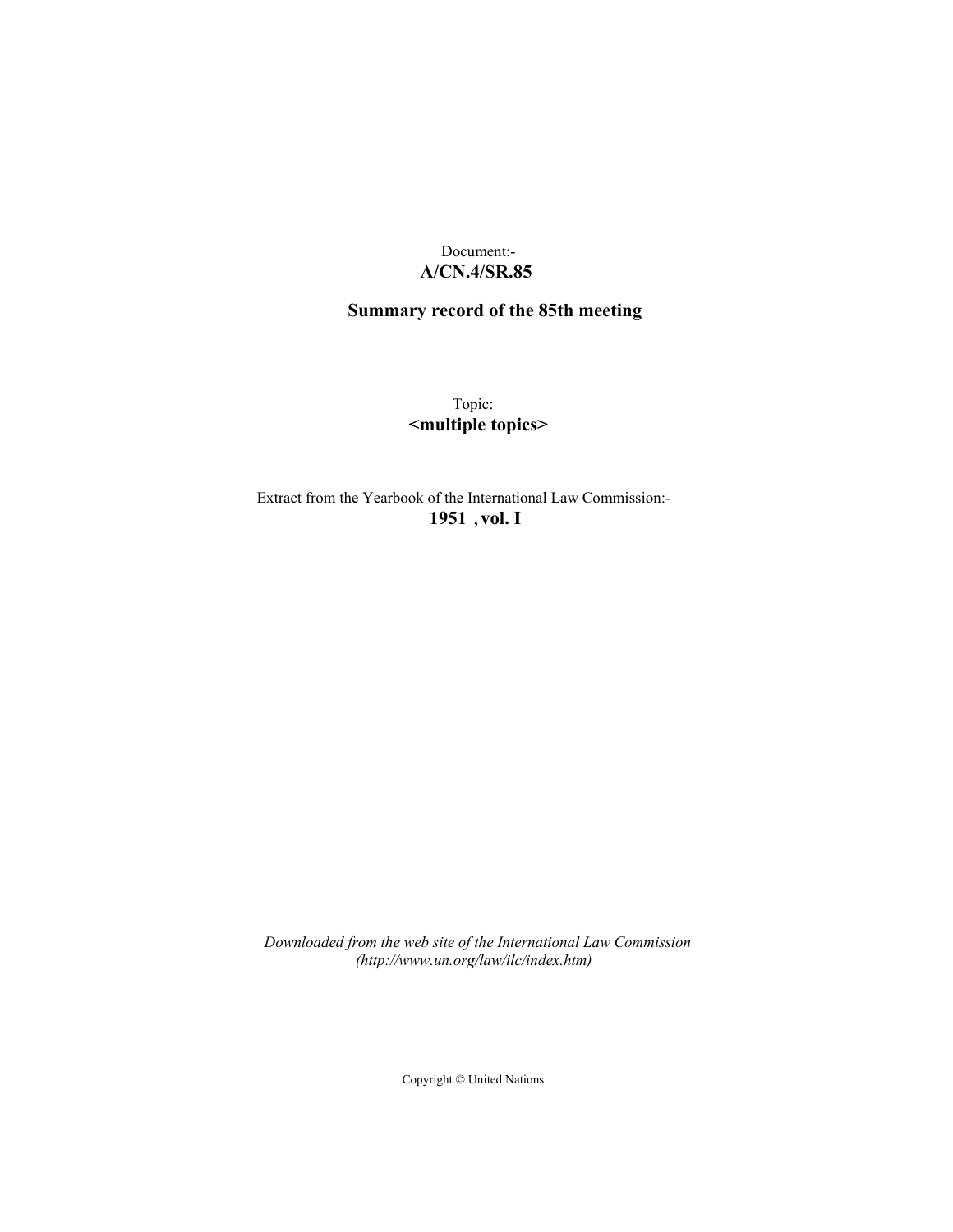*Page*

argued that there was another treaty at the back of it, namely the Charter; nevertheless it was a type of convention somewhat different from the classical type.

97. Mr. SCELLE asked whether Mr. Brierly did not think it would be better first of all to consider treaties in the classical sense of the term, and for the time being, to disregard the labour conventions the system of which was different. The traditional type of treaty could hardly be placed on the same footing as international legislation. Th<sup>-</sup> latter and its technique were not the same as those of ordinary treaties and objections would always arise if such conventions were regarded as treaties in the classical sense. He suggested that the Rapporteur add a rider to the effect that in his draft, treaties were treaties in the classical sense, in which a previous common intent was necessary before there could be any undertaking. 98. Mr. SPIROPOULOS fully approved Mr. Scelle's suggestion. Actually the conventions concluded under the auspices of the United Nations, for example, were somewhat unusual in type. With regard to the Convention on Immunities, if a State ratified it unilaterally, it was That Convention was not a treaty in the classical sense. All the members of the Commission were affected by the classical doctrine. There was no reason why the Commission should not first of all establish the rules relating to treaties in the classical sense of the term, and then consider the special types of convention later. Otherwise there was a danger, as Mr. Scelle had said, of creating confusion by discussing matters which were not analogous. Hence he suggested that that procedure be adopted.

The meeting rose at 1 p.m.

### 85th MEETING

*Monday, 21 May 1951, at 3.10 p.m.*

#### **CONTENTS**

| Communication from Mr. Kerno (Assistant Secretary-General)<br>relating to the nationality of married women $\dots$ | 19 |
|--------------------------------------------------------------------------------------------------------------------|----|
| Law of treaties: report by Mr. Brierly (item $4(a)$ of the<br>agenda) $(A/CN.4/43)$ (continued)                    |    |
| Article 2 (continued)                                                                                              |    |
| Paragraph $(1)$ (continued) $\ldots$ $\ldots$ $\ldots$ $\ldots$ $\ldots$ $\ldots$                                  | 19 |
| Paragraph $(2)$                                                                                                    | 20 |
|                                                                                                                    | 23 |
| Article 4 $\ldots$ $\ldots$ $\ldots$ $\ldots$ $\ldots$ $\ldots$ $\ldots$ $\ldots$                                  | 24 |
|                                                                                                                    | 24 |

## *Chairman:* Mr. Shuhsi HSU *Rapporteur:* Mr. Roberto], CORDOVA

### *Present:*

*Members:* Mr. Ricardo J. ALFARO, Mr. Gilberto AMADO, Mr. James L. BRIERLY, Mr. J. P. A. FRANCOIS, Mr. A. E. F. SANDSTRÖM, Mr. Georges SCELLE, Mr. Jean SPIROPOULOS, Mr. Jesús María YEPES.

*Secretariat:* Mr. Ivan KERNO, Assistant Secretary-General in charge of the Legal Department; Mr. Yuen-li LIANG, Director of the Division for the Development and Codification of International Law, and Secretary to the Commission.

#### **Commumcation from Mr. Kerno, relating to the nationality of married women**

**1.** Mr. KERNO (Assistant Secretary-General) informed the members of the Commission that the Commission on the Status of Women, which had just met in New York, had adopted a resolution asking the Economic and Social Council to request the International Law Commission to consider the question of the nationality of married women at its 1952 session. The resolution, of course, merely constituted a recommendation to the Economic and Social Council, which alone had the right to decide whether or not the request should in fact be made.

#### **Law of treaties**: **report by Mr. Brierly (item 4** *(a)* **of the agenda) (A/CN.4/43)** *(continued)*

#### ARTICLE 2 (CONTINUED)

*Paragraph (1) (continued)*

*2.* Mr. BRIERLY reminded the Commission that at the end of the eighty-fourth meeting Mr. Scelle and Mr. Spiropoulos had made the important suggestion that the law of treaties should be studied in two separate parts: treaties in the classical sense of the term and international legislation (Mr. Scelle) and special conventions of the modern type (Mr. Spiropoulos). He thought that the gap between those two types of treaty was not as wide as some members of the Commission appeared to think. Certain principles were common to both. A change was taking place in the law of treaties but it was still in the early stages.

3. He was prepared to accept Mr. Scelle's suggestion if it were taken over by the Commission. He proposed that the Commission should study the principles applicable to classical treaties and decide what provisions should be added or amendments made to the text of the article to make it also apply to treaties of the modern type.

4. Mr. KERNO (Assistant Secretary-General) said that he viewed with some misgivings the suggestion that classical treaties and multilateral treaties negotiated under the auspices of the United Nations should be considered separately. The Secretary-General wanted the Commission to guide him by defining the legal nature of the new treaties and the rules applicable to them. If it began by considering classical treaties it might not have time to deal with treaties of other types. He was very glad that Mr. Brierly had made his proposal. There were differences between the two types of treaty but not such as to prevent the Commission from studying them together.

5. Article 1, it would be observed, gave first a general rule and then two sub-paragraphs setting forth exceptions in the case of certain kinds of multilateral treaties.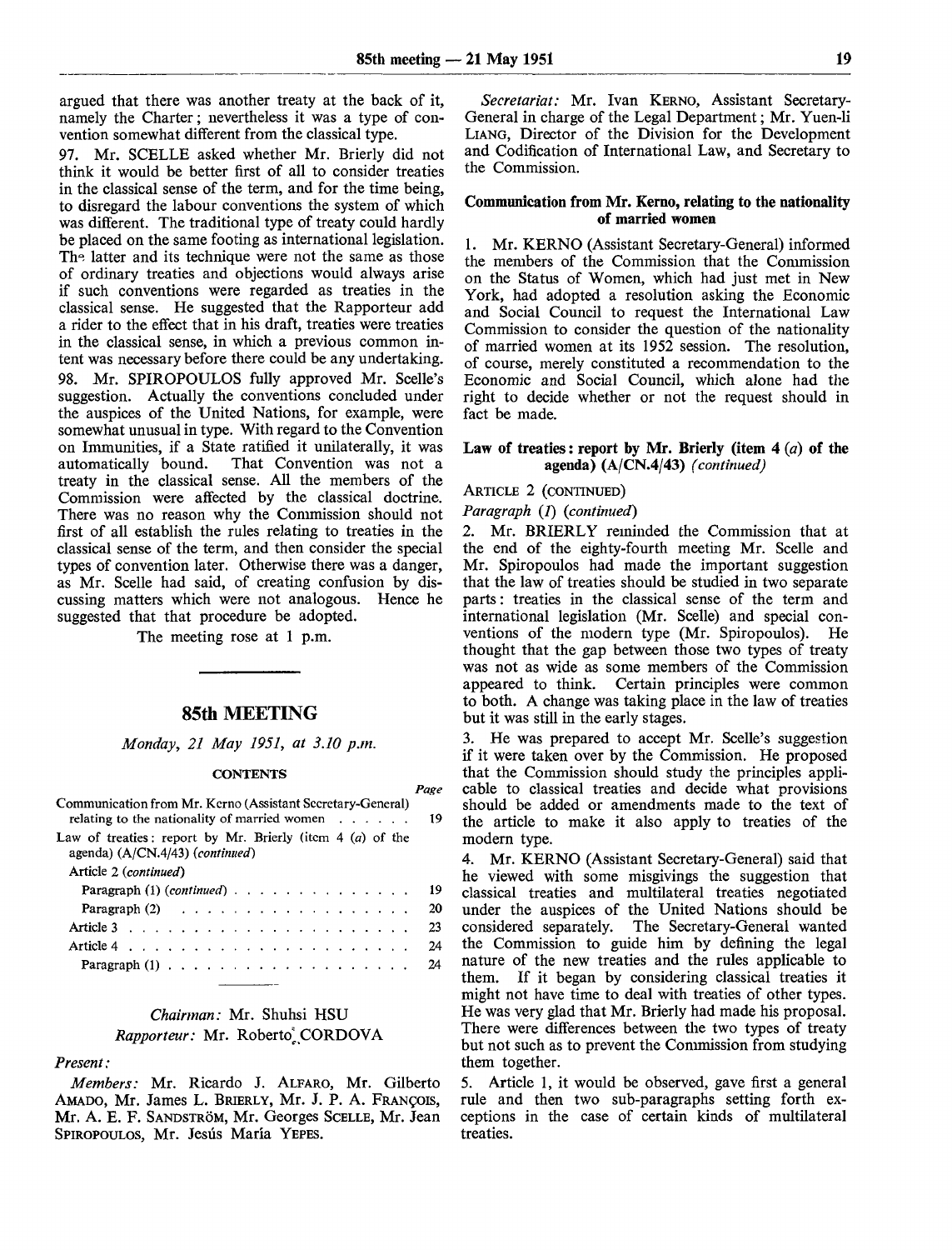6. He felt that certain statements made at the previous meeting had not been quite correct. Article 1 was also applicable, for example, to the Genocide Convention. The beginning of the article read: " A treaty is concluded when the text agreed upon has been established in final written form." That was a general rule applying both to classical treaties and to the majority of treaties concluded under the auspices of the United Nations. It was followed by exceptions: texts established at international conferences (sub-paragraph *(a)),* and texts drawn up by international organizations whose constitutions provided for the adoption of conventions (sub-paragraph *(b)).* Since the Charter did not provide for the adoption of conventions, sub-paragraph *(b)* did not apply to treaties concluded under the auspices of the United Nations; the general introductory sentence on the other hand did apply.

7. He had quoted the article to show that the gap between the two types of treaty was not perhaps as wide as had been stated at the last meeting. The Commission might therefore, while studying the question of classical treaties, consider whether special rules were not required for certain types of treaty, in particular multilateral treaties.

8. Mr. SCELLE reassured Mr. Kerno: he agreed with him that the Commission must not neglect multilateral treaties. He was sure that the present trend would continue and that multilateral treaties would take the place of treaties of the classical type. There was nothing against the Commission examining treaties of the classical type and multilateral treaties together, noting if necessary where a distinction should be made between them. The CHAIRMAN called upon the Commission to proceed with its examination of article 2. The deletion of paragraph 1 of article 2 had been suggested, and Mr. Brierly had said he was willing to consider it.

10. Mr. BRIERLY was quite willing to agree to the deletion, since the paragraph added nothing material.

*The Commission decided to delete paragraph* (/) *of article 2.*

### *Paragraph* (2)

11. Mr. CORDOVA did not like the words "in the first instance ". A case might arise in which the text of a treaty did not state that ratification was required, but merely indicated the date of the treaty's entry into force. The rule laid down by the paragraph made no allowance for the possibility of the constitution of one of the parties requiring that treaties should be ratified before they entered into force, and seemed to imply the principle that the provisions of a treaty took precedence over those of the constitution.

12. Mr. YEPES thought that the paragraph was drafted in too absolute a manner. The terms of the treaty might not specify the conditions under which it entered into force and the constitutions of the two States might contain different provisions: one, for example requiring ratification of treaties, and the other not requiring it. He would like the text to be drafted in a manner which took more possibilities into account.

13. Mr. BRIERLY drew attention to article 5, which

provided for cases in which ratification was necessary. It was understood that the fact that a treaty did not make provision for ratification did not sanction a State failing to observe constitutional provisions which prescribed it.

14. Mr. CORDOVA asked whether Mr. Brierly would be willing to add a sub-paragraph to article 5 laying down that ratification should be necessary where the constitution of the parties required it. Sub-paragraph *(d)* — which read as follows: " (When ratification is necessary) *(d)* When the form of the treaty or the attendant circumstances do not indicate an intention to dispense with ratification " — would not be sufficient where the constitution of one of the parties requires that treaties should be ratified.

15. Mr. BRIERLY replied that of course ratification was necessary when it was required by the constitution, but he would prefer the matter not to be gone into until the Commission came to article 5. Mr. Córdova's suggestion did not relate to article 2; what he had said, however, possibly indicated the need for a provision being added to article 5.

16. Mr. CORDOVA was willing to defer consideration of the matter, as Mr. Brierly proposed.

17. Mr. BRIERLY did not think that there was any need to amend paragraph 2 of article 2.

18. Mr. CORDOVA considered that the paragraph put international law before the constitution of the parties and placed the treaty above the constitution. If the negotiators made a treaty when they were not empowered to do so, the treaty was null and void. It must not be suggested that the provisions of the treaty took precedence over the constitution, which was what conferred the power to make treaties. It was a question of capacity. 19. Mr. LIANG (Secretary to the Commission) believed that the statements of Mr. Yepes and Mr. Córdova mainly applied to article 3 concerning the application of treaties. Paragraph 2 of article 2 dealt with entry into force, as distinct from application. The Genocide Convention for example, which had already been referred to a number of times, had entered into force as an instrument, but that did not mean that it had binding force for the United Kingdom or any other country which had not yet ratified it.

20. Mr. BRIERLY thanked Mr. Liang for providing him with an argument which was very much to the point. 21. Mr. SANDSTRÖM felt that the paragraph was perhaps of more importance for multilateral treaties than for treaties of the classical type.

22. Mr. SPIROPOULOS drew the Commission's attention to a misunderstanding which had found its way into the discussion. There were two opinions about the meaning of the expression " enters into force ". Paragraph 2 must be understood in relation to paragraph 1: " A treaty enters into force when it becomes legally binding in relation to two or more States ". It was common knowledge that there were two opposite theories about when a treaty became legally binding: Anzilotti's theory, according to which the Head of the State bound the State even when he failed to observe the constitution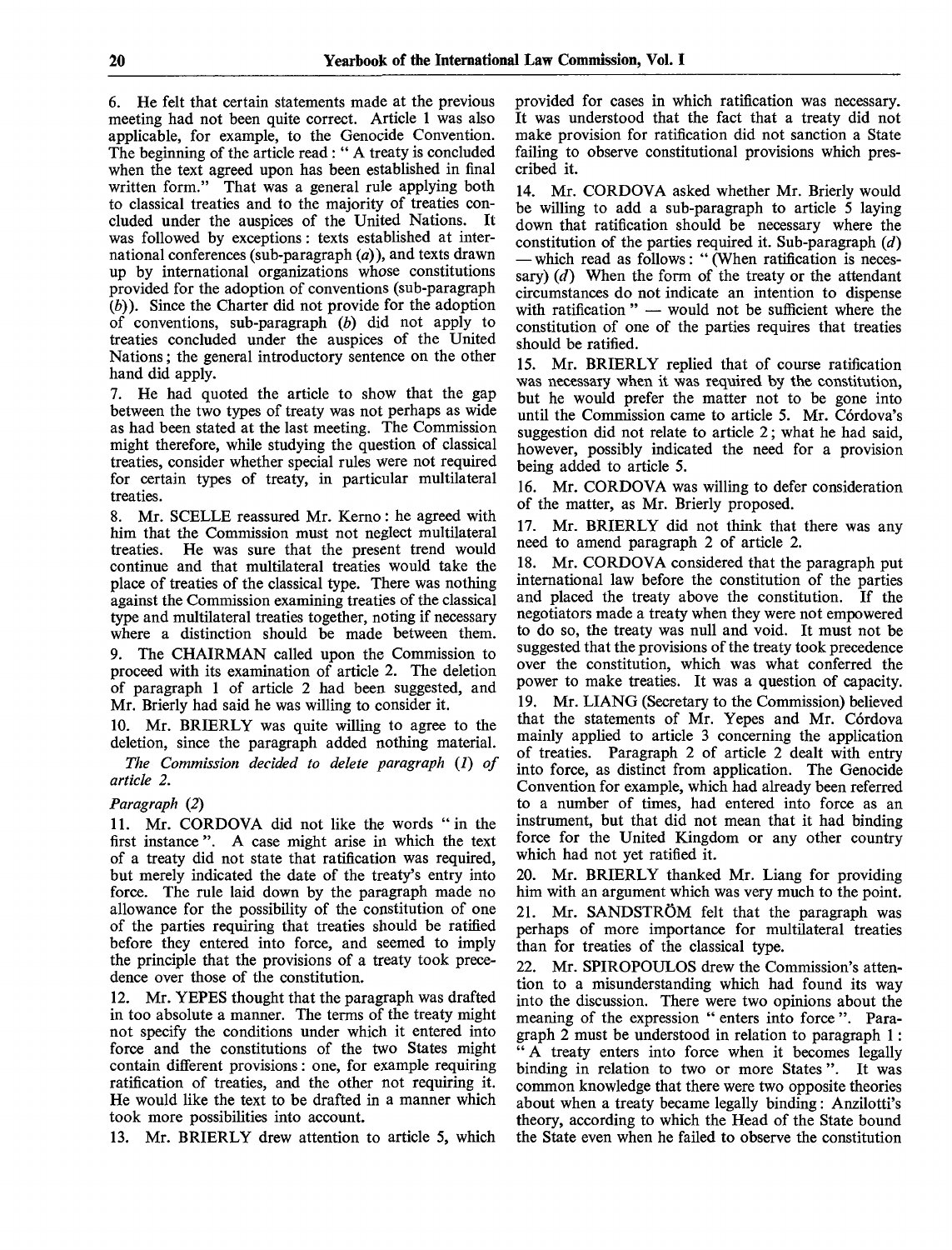— a theory he did not accept — and the theory which he supported himself, that there could only be a treaty binding the State when the provisions of the constitution had been observed. If the Commission pronounced in favour of the latter theory it would have to enunciate a different general principle from the one expressed in paragraph 2. The text would have to read: " In principle a treaty enters into force by its ratification ", and then proceed to specify the exceptions.

23. Mr. SCELLE supported Mr. Spiropoulos. A treaty was valid provided it was made by the competent authorities. Who those authorities were was determined by the constitution. The conditions of entry into force, however, were a different matter. Entry into force depended on the terms of the treaty, which could lay down for example that it would enter into force when it had received sixteen ratifications. The validity of the treaty and its entry into force must not be confused.

24. It was noteworthy that certain treaties modified constitutions. Thus by the terms of the Covenant of the League of Nations (Article 18) there were to be no more secret treaties. A number of constitutions, including the French Constitution of 1875, under which there were two types of treaties, secret treaties and those which the President of the Republic was required to submit to Parliament, had been changed — *ipso facto.* 25. That remark did not make Mr. Córdova's statement any less true. The State authorities empowered to conclude treaties must respect the constitution, otherwise a treaty would be null and void. No authority could perform an act outside its competence.

26. Mr. SPIROPOULOS thought the interpretation of the expression " enters into force " gave rise to some difficulty. Paragraph 1 must be taken into consideration, as it gave Mr. Brierly's interpretation. Furthermore, as it gave Mr. Brierly's interpretation. Furthermore, he thought the text contained an error. "Enters into he thought the text contained an error. force " implied legal binding force. Take for example the Convention on Genocide. It provided that it would enter into force on the ninetieth day following the date of deposit of the twentieth instrument of ratification. That meant that so long as only nineteen States had ratified it, the Convention would have no legal binding force in relation to them; but the depositing of the twentieth instrument of ratification would have the effect of giving binding force to the Convention in relation to the twenty States. In that case, entry into force meant having legal binding force in relation to any State ratifying the Convention.

27. Mr. AMADO found the article acceptable as it stood. When the Commission came to discuss the capacity required, it would examine the observations made by Mr. Scelle, Mr. Córdova and Mr. Yepes. 28. Mr. KERNO (Assistant Secretary-General) asked the Commission to consider the position of the depositary of multilateral treaties, namely, the Secretary-General of the United Nations, whose duty it would be to apply those provisions. Article 2, paragraph *2,* was necessary and satisfactory, but it was desirable to agree as to its meaning. Like Mr. Córdova, he too had intended to enquire what the words " in the first instance " meant. He thought that if a treaty stipulated the time when it came into force, the stipulation on that point was decisive; but if the treaty made no provision, how was its muteness to be interpreted? That question was a most important one for the depositary of multilateral treaties. Where a treaty made no reference to the point, if it were a bilateral treaty it would enter into force as soon as the two parties had carried out the act duly binding them. If it were a multilateral treaty, in his opinion, it would enter into force as soon as it had been ratified by all the signatory States. It could not be said that a treaty signed by thirty States and ratified by two of them would enter into force in relation to those two. He would like the Commission to corroborate that.

29. It had also been stated that ratification was valid when it proceeded from the competent authority. That was obvious. But what was the depositary of a treaty to do if the delegation of a State concerned handed him a document signed by the President and stated that the treaty was duly ratified, and the ratification was contested in the country itself?

30. Mr. CORDOVA noted that some of the members of the Commission felt that a distinction must be made between entry into force and validity. But the proposed text did not admit of that. It stated that a treaty entered into force when it became legally binding.

31. Under the Mexican Constitution a treaty must be ratified before it became binding. Supposing a treaty provided that it should enter into force on the first day of the following year, the wording of paragraph 2 suggested that ratification could be dispensed with, or at any rate that the treaty could enter into force without previous ratification. In other words, the paragraph appeared to put treaties on the same footing as constitutions. The wording of paragraph 2 was quite in order if it were assumed that signature brought the treaty into force. But if it were held that ratification was necessary — and he thought that was the opinion of the majority of the Commission — the wording must be changed. The text proposed by Mr. Brierly was based on the theory that, as far as entry into force was concerned, ratification was the exception, and signature the general rule.

32. If that were not the case the principle should be laid down in article 5 that ratification was necessary, and the exceptions to that rule mentioned.

33. Mr. YEPES said that the very interesting discussion which had taken place made it clear that the Commission could not accept the article as it stood.

34. He suggested that the words " in the first instance " be deleted and the words " or, in default of such terms in the treaty, on the legislation of the signatory States " be added. Both possibilities must be provided for. The constitutions of States must not be disregarded in connection with the entry into force of treaties.

35. He thought it extremely dangerous to state that a multilateral treaty which did not contain a distinct statement to that effect entered into force only when all the signatory States had ratified it. That amounted to the introduction of a veto. The statement was parti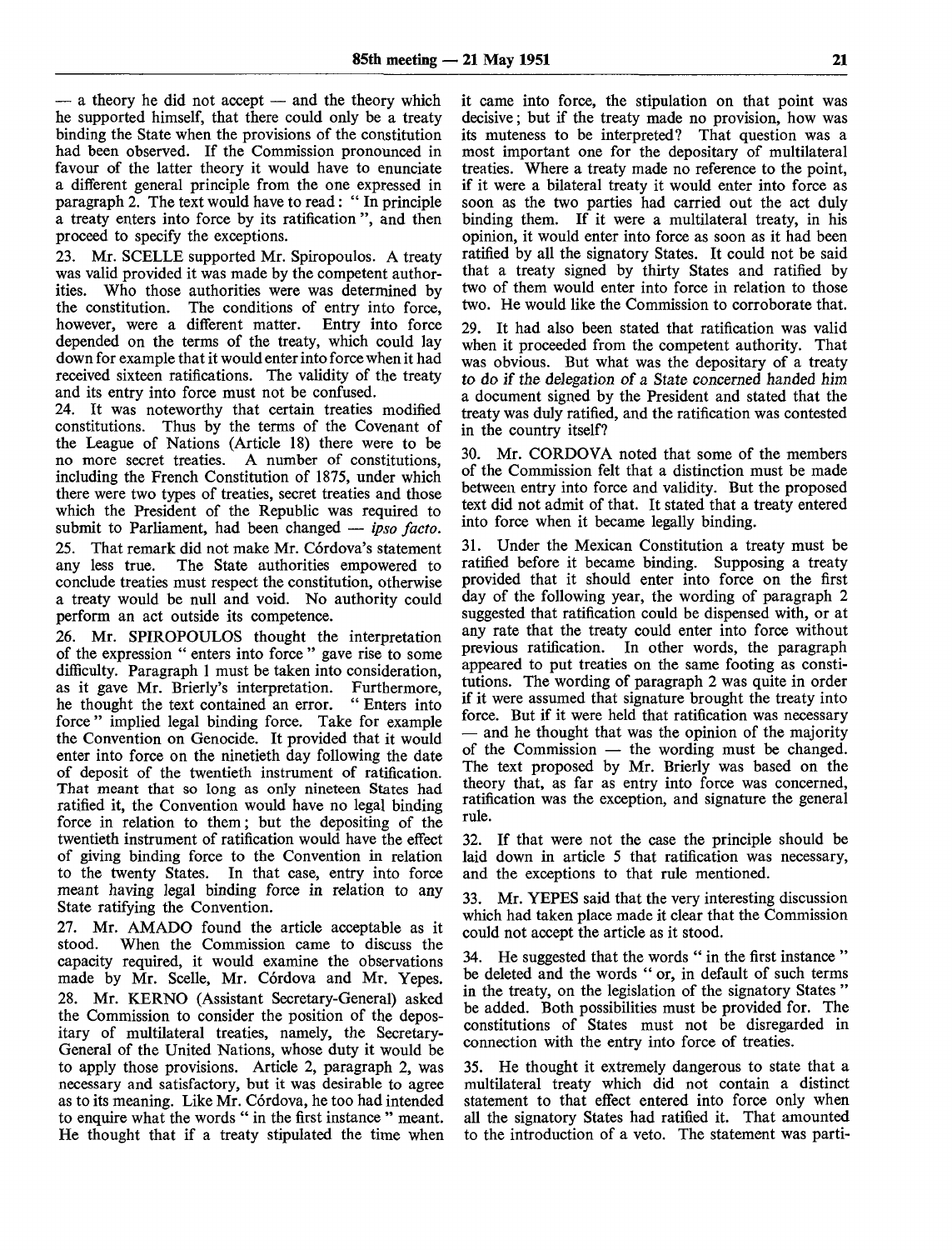cularly dangerous when it came from the Assistant Secretary-General, whose words carried authority.

36. Mr. AMADO pointed out that the Commission was discussing ratification, though it had not yet properly reached that stage. . He asked Mr. Córdova whether, under the Mexican Constitution, accession to a treaty required ratification of the treaty.

37. Mr. CORDOVA replied that in such instances, ratification — that was to say, observance of the constitutional provisions laid down for approval of a treaty was carried out beforehand.

38. Mr. AMADO recalled that in the classical treaties plenipotentiaries signed, and in the past their signature had been sufficient in itself: but later on, the procedure for ratification had become necessary, since plenipotentiaries no longer had the right to conclude treaties. It was the Head of the State who concluded them, and Parliament which ratified them. Later still came the postponement of signature, and still more recently, the treaty open to all States for signature. At that point the notion of acceptance had appeared. Signature then regained its former status. That was the direction in which the world was tending, as Mr. Scelle had noted, owing to the fact that treaties were becoming multilateral. In those circumstances, the constitutions of Brazil and other countries came up against a problem. To solve it, Parliament authorized the President to accept the treaty. Thus, ratification continued to be the formality by which a treaty acquired binding force.

39. An examination of the articles proposed by Mr. Brierly showed that the formula adopted by him made allowance for those various stages — signature, entry into force and ratification. He thought the Commission should approve the articles in question.

40. Mr. SCELLE said his reply to Mr. Kerno was that he fully appreciated the anxiety of the person whose duty it was to register treaties. He would like to relieve Mr. Kerno of that anxiety, though not in the way Mr. Kerno had in mind. If a multilateral treaty made no mention of its entry into force, it would never enter into force. If it meant waiting for sixty ratifications, there would be a long wait, so long that the treaty would no longer have any practical meaning.

41. It would be wise to follow out the Commission's decision to study separately under each article the classical treaties and the multilateral treaties, and to propound a rule covering the latter. All that was required was a statement that " all multilateral treaties shall make provision for their entry into force". It was unacceptable that a treaty should make no provision, leaving it to be tacitly concluded that sixty ratifications were required. That meant giving the sixtieth State the right of veto. The Commission could not admit so retrograde a step. It was essential therefore that the Commission should establish the rule that a multilateral treaty must stipulate the conditions for its entry into force. It could provide that it would enter into force after ratification by two States, for example.

42. Mr. KERNO (Assistant Secretary-General) said that that solution met his wishes entirely, and that it was desirable to urge States to insert such a provision in treaties.

43. Mr. SPIROPOULOS thought it would be well to try to discover the real meaning of paragraph 2. If it meant that a treaty must in the first instance specify the time when it became legally binding in relation to the States ratifying it, the text ought to be approved. But if the paragraph meant that it was the treaty that settled the issue and not the constitutional law of the given country, that was another matter.

44. It would be preferable to take no decision and to pass on to the examination of the article dealing with ratification, the most important of the articles. If the Commission did not succeed in reaching agreement on the meaning to be attached to the paragraph in question, it would be better to come back to it later. 45. Mr. ALFARO said that the discussion had enlightened him as to the significance of paragraph (2); but he still found its terms disturbing. It spoke of a first instance when there were no others, and laid down the exception without formulating any general rule. As the Commission regarded the questions of ratification and entry into force as connected, it would be well to delete the words " in the first instance ", and to add " and where necessary, on the rules hereinafter set out on the subjects of ratification and accession ".

46. Mr. BRIERLY assumed that the words " where necessary" proposed by Mr. Alfaro meant " in default of such provision in the treaty".

47. Mr. SANDSTRÖM was in favour of Mr. Spiropoulos' proposal. He drew the Commission's attention to the fact that the question under discussion was bound up with article 6, dealing with the date of entry into force of treaties and beginning " Unless otherwise provided in the treaty itself". There were connecting links between all the articles in the draft. The text of article 2 formed a complete whole, and by deleting paragraph 1 its balance had been upset. It was desirable to discover how the balance could be redressed, though the present was not the moment to do so.

48. Mr. CORDOVA thought there were two questions at issue. The first concerned the binding force of the treaty in relation to parties, and the second, the date on which a treaty entered into force. In the report, article 2 dealt with entry into force of treaties, and article 6 referred to the date of entry into force. He found the draft text proposed by Mr. Alfaro acceptable, provided the words " where necessary " were deleted. There would then be no question of a treaty taking precedence over the constitutions of States.

49. Mr. YEPES thought that multilateral treaties should invariably include a clause specifying the date of their entry into force.

50. He agreed to the text proposed by Mr. Alfaro with the amendment by Mr. Córdova; and he suggested that a new paragraph be added to read as follows: " Multilateral treaties shall always include a clause stating the terms of their entry into force."

51. Mr. BRIERLY thought that the difficulty could be got over more easily by leaving the article for the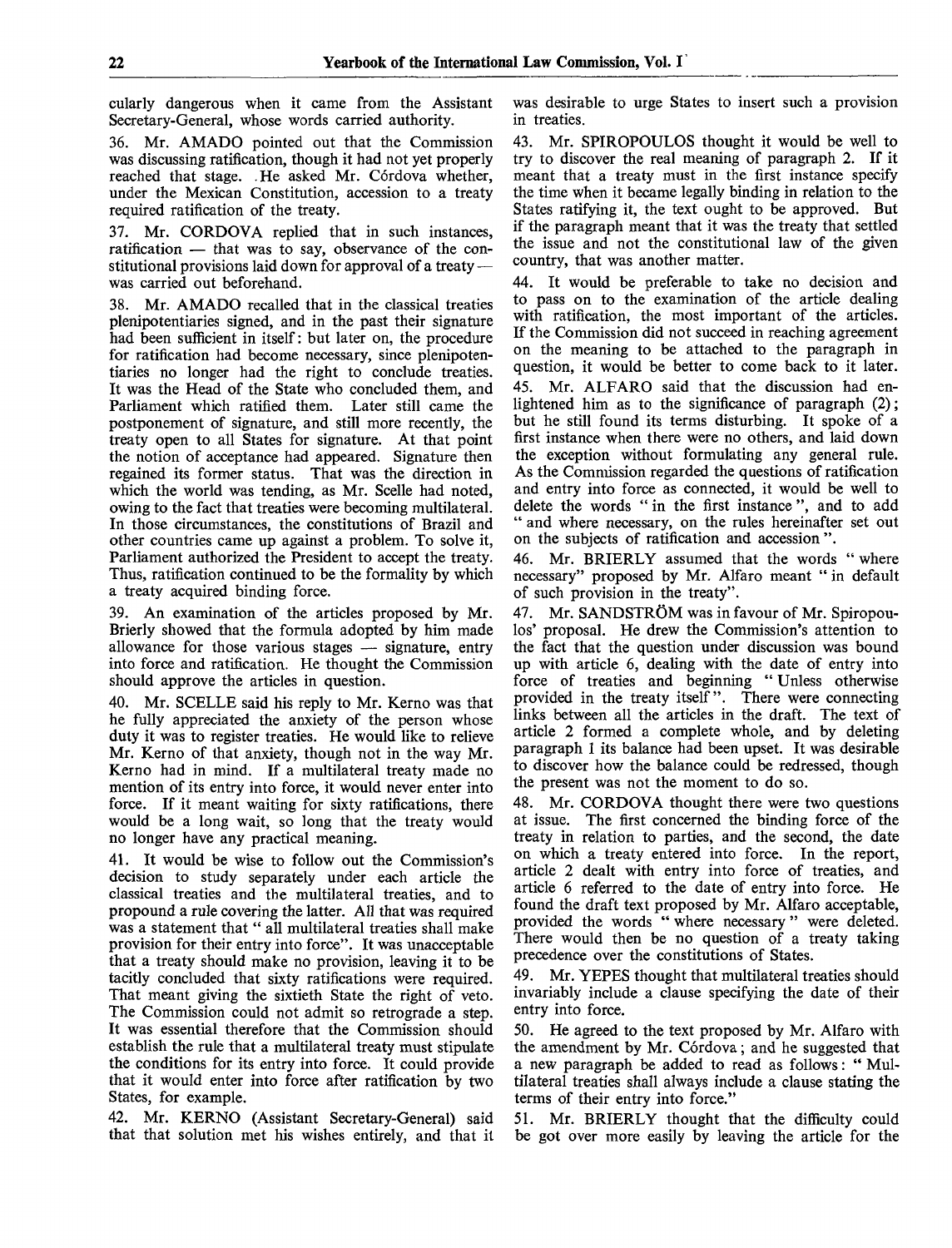time being and returning to it later after the related articles had been discussed.

52. Mr. SPIROPOULOS felt that there was an order of precedence in the principles involved, and that it was advisable to begin with the basic principles. For that reason, like Mr. Sandström, he proposed that the general principle be sought. In his opinion, it was to be found in articles 4, 5 and 6. The text under consideration should be left aside for the time being, and the Commission should decide what principle should prevail, and then adopt a definitive solution.

53. Mr. YEPES was sorry that he could not share that view. What was essential in connection with a treaty was to know when it would enter into force. The Commission had before it two concrete proposals submitted by the Rapporteur, Mr. Brierly, and by Mr. Alfaro and himself respectively. He suggested that it should take a decision.

54. Mr. CORDOVA thought the Commission should adjourn the discussion on the point. The logical order was to deal first with the question of ratification, which preceded entry into force.

55. Mr. SCELLE thought that the question of principle was that of the validity of treaties, not of their entry into force. In the case of bilateral treaties, the question did not arise. They came into force as soon as the two parties had ratified them. The question was important in the case of multilateral treaties. On the other hand, all treaties were affected by the question of what conditions they must fulfil before States were bound by them. It was therefore reasonable to pass on to the following articles.

56. Mr. BRIERLY suggested taking the sense of the Commission as to the adjournment of the discussion. 57. Mr. YEPES thought that the Commission was in favour of adjourning the discussion, and therefore would not press his proposal.

58. The CHAIRMAN noted that the Commission had *decided* in favour of adjourning the discussion on article 2.

### ARTICLE 3

59. Mr. BRIERLY said he had nothing to add to the article, which was further enlarged upon in the succeeding articles, in which there might be something contentious. 60. Mr. SCELLE suggested the wording " when that State undertakes a final obligation under the treaty whether by ratification, accession or signature ". His idea was that signature should take third place, since it was rare for it to suffice alone.

61. Mr. BRIERLY replied that in the United Kingdom it was not rare.

62. Mr. KERNO (Assistant Secretary-General) said he would take up the cudgels in favour of signature. It was not in any way exceptional for signature to give legal binding force to a treaty. There were a great many treaties which entered into force on mere signature. They must of course stipulate such procedure, but they very often did so. He did not attach importance to the position of the word in the enumeration given in the

article, though the word should appear there. Article 3 was an important one, as the succeeding articles referred only to ratification and accession. It was, therefore, essential to indicate in the present article that in many instances signature was sufficient.

63. Mr. SCELLE pointed out that in such instances the signature in question was an authorized signature which was equivalent to ratification.

64. Mr. KERNO (Assistant Secretary-General) said that if a treaty provided that signature made it legally binding, it was up to the State concerned to fulfil the appropriate parliamentary requirements before signature; the signature, however, was a definitive act. 65. Mr. AMADO recalled that, except under the English system, where signature was the principal act, the general rule was that ratification was necessary. During the discussions a year previously, Mr. Brierly had quoted a remark made by Gladstone as Leader of the Opposition, when the Government was consulting Parliament on a very important treaty, to the effect that the treaty should be concluded by the Crown without reference to Parliament.<sup>1</sup> In the United Kingdom, signature was sufficient to give a treaty binding force, but the signature was appended after Parliament had taken the necessary steps for the application of the treaty. That was acceptable, but it must be stated. 66. He did not see how the French translation of the text could be accepted, as it implied that in certain cases signature was sufficient to involve a final obligation. 67. Mr. CORDOVA said that after reading the English and Spanish texts, he found the same fault in the Spanish version. There appeared to be some tautology.

68. Mr. SCELLE and Mr. AMADO said that the same tautological wording appeared in the French text.

69. Mr. BRIERLY did not feel that it was his place to discuss the translations.

70. Mr. CORDOVA pointed out to Mr. Brierly that the remark applied also to the English text.

71. Mr. SPIROPOULOS agreed with Mr. Cordova. The same objection might be made *to* the first paragraph of article 2, but there the tautology was not a matter of great importance. It would be better to say: " A treaty becomes legally binding in relation to a State either by signature, ratification or accession."

72. Mr. BRIERLY proposed the following draft for article 3: " A treaty may become legally binding on a State either by signature or by ratification or by accession." The new wording would merely indicate the three procedures by which a treaty could become binding.

73. Mr. YEPES thought that the words " on a State " were open to criticism. In the case of the Convention for the Prevention and Punishment of the Crime of Genocide (General Assembly Resolution 260 (III)), for example, entry into force was subject to the deposit of twenty instruments of ratification. The formula proposed by Mr. Brierly implied that when for example only fifteen ratifications had been deposited such a Convention was binding on the States which had ratified it.

<sup>&</sup>lt;sup>1</sup> Summary record of the 52nd meeting, para. 89.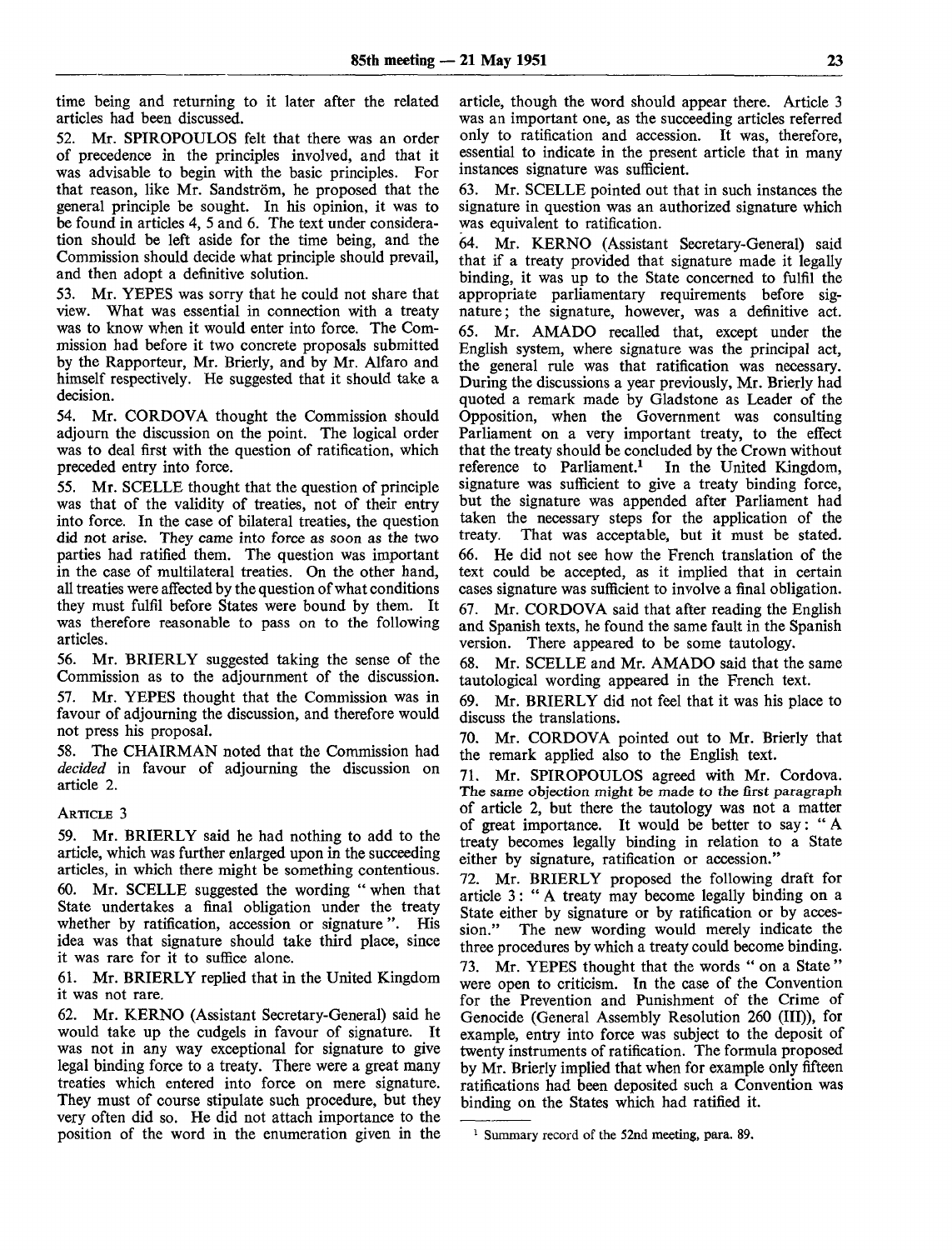74. Mr. BRIERLY pointed out that his revised formula merely enumerated the three procedures by which a treaty could become legally binding. It did not contain provisions covering particular cases, which were dealt with in later articles. It in no way prejudged the issue.

75. Mr. YEPES said that he accepted the formula proposed by Mr. Brierly.

76. Mr. KERNO (Assistant Secretary-General) quoted from a statement made by him before the International Court of Justice on 10 and 11 April 1951:

" The Secretary-General is the depositary of more than sixty multilateral conventions which have been drafted or revised under the auspices of the United Nations . . . In some twenty-five of these conventions, it is provided that the sole method by which States can become parties is by the deposit of formal instruments, which may be of ratification, accession or acceptance, with the Secretary-General.. . Sixteen other conventions provide that States may become parties either by signing without reservation as to acceptance or by deposit with the Secretary-General of an instrument of acceptance. The remaining conventions provide that States become parties by signature."

77. Thus the practice of the United Nations was not uniform. The classical method of deposit of instruments of ratification or other instruments was followed in a large number of cases. In others the new method of acceptance was employed. To begin with there had been a tendency to substitute for the classical procedure of ratification or accession, the procedure of signature without reservation as to acceptance, signature with reservation as to acceptance followed by acceptance, or acceptance, which appeared to some people to be an advance. But at the fourth session of the General Assembly in 1949 the Sixth Committee, obliged to choose between the two procedures, had given its support to the traditional method by a decision which had, however, been a purely *ad hoc* one. The recital of past events he had given clearly showed how practice had wavered. If the Commission adopted article 3 in the form proposed by Mr. Brierly, it would exlude " acceptance " from the means by which a treaty could become legally binding.

78. Mr. SCELLE thought the new wording of article 3 satisfactory. In order to meet Mr. Yepes' objection, he proposed that the following words should be added at the end of the new version: " the question of its entry into force being reserved ". The addition would indicate that in the case of certain treaties, multilateral treaties, observance of the special conditions of entry into force was also required.

79. In reply to a remark by Mr. Brierly, Mr. SCELLE said that he thought his proposed addition to article 3 would make the article clearer and that there was nothing against repeating what already appeared in article 2.

80. Mr. BRIERLY pointed out that the Commission had not yet decided on the terms of article 2.

81. Mr. SPIROPOULOS thought the new version proposed by Mr. Brierly did not need anything added to it. He understood why Mr. Scelle had suggested an addition, but it was not possible to say everything in a single article.

82. Replying to Mr. Kerno, he said that he realized that many recent conventions employed " acceptance ". The new term was not fundamentally different from signature or accession. Since it existed it was legitimate to ask whether it should not be added to the list given in article 3. Reflection however suggested that it might be as well to keep to general terms so as not to exclude other procedures which might appear later.

83. Mr. SCELLE agreed, unreservedly, to withdraw his suggestion.

84. Mr. CORDOVA wondered whether there might not be a danger of the new version of article 3 being interpreted literally as meaning that a treaty became binding by being signed.

85. Mr. SPIROPOULOS said that article 3 was to be understood in its context and merely constituted an introduction to the articles which followed.

86. Mr. SCELLE thought it was obvious that " signature " meant signature in conformity with the conditions laid down in the constitutions of the parties.

87. Mr. BRIERLY asked whether the Commission wished to retain article 3 in the new version he had suggested, on the understanding that the decision, like any other which the Commission might take, was in no way final.

88. Mr. SPIROPOULOS approved that proposal.

*It was so decided.*

### ARTICLE **4**

### *Paragraph (1)*

89. Mr. BRIERLY said that the paragraph followed fairly closely article 6 of the Harvard draft convention. It contained an addition to the effect that ratification must be made " in a written instrument", and it substituted for " are... confirmed and approved " the words " confirms and accepts", which were closer to the terminology of chanceries.

90. Mr. FRANCOIS observed that Mr. Brierly had introduced into his second report the idea of ratification, which he had not mentioned in his first one (A/CN.4/23). The definition he gave the word, however, could be applied to acceptance. Ratification did not simply mean any written and signed instrument. It was a formal act effected by the signature or by affixture of the seal of the Head of State. A letter from a minister or diplomatic representative giving notice of the acceptance of a treaty would be a signed instrument but not an act of ratification.

91. Mr. BRIERLY did not think the distinction a real one.

92. Mr. KERNO (Assistant Secretary-General) said that it was precisely on account of such ambiguities that the authors of certain recent conventions had frequently provided for the procedure of acceptance. It had been maintained that ratification was an act of domestic and constitutional law. It was the constitution which made ratification dependent on a parliamentary decision. In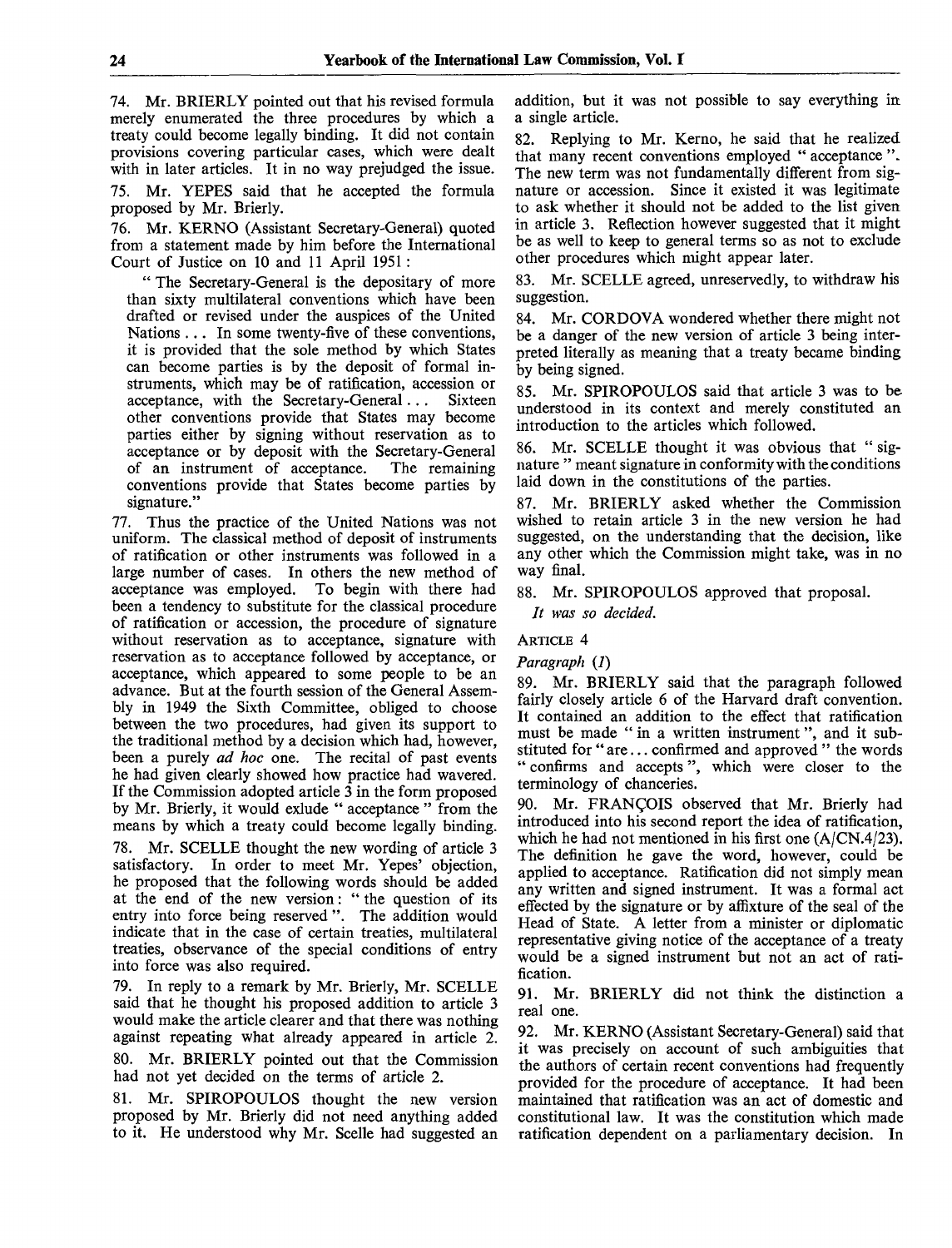the case of the United States of America, for example, that decision had to be expressed by a two-thirds majority of the Senate. Yet parliamentary action was not always required. In the United States, in addition to treaties requiring the Senate's approval, there were executive agreements ratification of which was not subject to previous sanction by a two-thirds majority of the Senate. The term " acceptance " could apply to all cases. Ratification had previously been a term used on both the internal and the international level, two distinct ideas or at any rate two different aspects of the same idea being thereby confused. It was in order to avoid possible misunderstanding that some persons had preferred to speak of " acceptance " in international affairs. The change of term therefore rested on a real distinction.

93. Mr. SCELLE wondered what would happen if the Secretary-General, after having registered an acceptance of a treaty, and having, moreover, no authority to judge whether or not the said acceptance was in order, then received a communication from another State disputing the validity of that acceptance. One might take as an example the hypothetical case where, after a convention had received the number of ratifications required for its entry into force, one of the parties then declared that, as one or more of the ratifications was invalid, it did not consider itself legally bound thereby. In such an eventuality, the Secretary-General would have no power to judge to what extent the protest was justified and would, on the other hand, be powerless to prevent its being made.

94. Mr. KERNO (Assistant Secretary-General) pointed out that he had referred to that problem at the previous meeting. The Secretary-General would be faced with The Secretary-General would be faced with a grave problem. It might even prove impossible to appeal to the contracting parties, since, if the protest were well-founded, there would be no contracting parties. The difficulty would be similar to that which arose when ratifications with reservations were challenged by another State. The question could only be solved by agreement between the States concerned or by reference to the International Court.

95. Mr. SPIROPOULOS agreed that the depositary of a treaty might find himself in the situation described. In such a case he would have to be guided by the principle that a body entrusted with the application of a rule is qualified to interpret it. If, on the basis of its interpretation of existing law, it was convinced that all formalities had been duly fulfilled, it must declare the acceptance valid. Similarly, if convinced of the contrary, it must reject it. The dispute which would then arise would be a matter for the International Court to settle. It was for the depositary to decide, for instance, whether, from that point of view, a treaty had entered into force or not.

96. Mr. SCELLE pointed out that the Legal Department of the Secretariat, whose task it would be to study such a question, would find itself in a very difficult situation.

97. Mr. LIANG (Secretary to the Commission) did not believe that the problem was as alarming as Mr. Scelle feared. Any of the remarks he himself was about to make would not, of course, commit the Assistant Secretary-General. If the ratification procedure followed by a State in connection with a particular convention was challenged by another State, the Secretary-General could not do otherwise than receive the instrument of acceptance addressed to him by the Foreign Minister of the country in question. An international organization was not competent to examine the constitutionality of an act of a State. In a case of one government or State succeeding another, a problem did indeed arise; to which however the theory of inheritance of sovereignty provided the answer. Generally, by virtue of that theory, the new government or State was bound by the acts of the old. If the challenge was made by a third State, the Secretary-General was likewise not qualified to judge of its merits.

98. Mr. SCELLE pointed out that Mr. Liang's reply came to much the same thing as the views he had himself put forward. His own opinion was that the Secretary-General, in such a case, should register the acceptance without being called upon to judge of its validity. The case might, however, arise in which a State challenged the entry into force of a convention on the ground that its acceptance by another State was invalid. According to a theory defended by, among others, Anzilotti, a State had no right to challenge the ratification of another State. He himself could not accept that theory and considered that States possessed such a right.

99. Mr. AMADO thought that the discussion had gone too far. He experienced some difficulty in following those members who considered it possible to give a third State the right to challenge the constitutionality of a ratification. He preferred not to prolong the discussion on that point.

100. The text under consideration was satisfactory to him in its English version. While he would point out, in passing, that the doctrine of confirmation was a highly disputed one, any harm there might be in using the word " confirms " was dispelled by the context in which it occurred. It should however be recalled that many jurists considered that ratification was not in itself a confirmation but merely an initial act.

101. In the French translation the word "binding" was rendered by the expression *"force obligatoire*". He personally would prefer to substitute in the French text words " *comme obligatoire un traite* " for the words " *la force obligatoire d'un traite* ". Unless that change were made, it might perhaps be thought that the treaty was binding only in respect of those of its clauses which actually possessed binding force.

102. He would like to know whether Mr. Scelle would accept that redrafting, which he suggested in no uncompromising spirit.

103. Mr. SCELLE said he shared Mr. Amado's view. He would also like to point out that in French the phrase " *a titre definitif"* might lead to confusion. A treaty was never final. He need only quote the proviso " *rebus sic stantibus* " to justify the omission of the three words in question. Paragraph 1 of article 4 would then run as follows: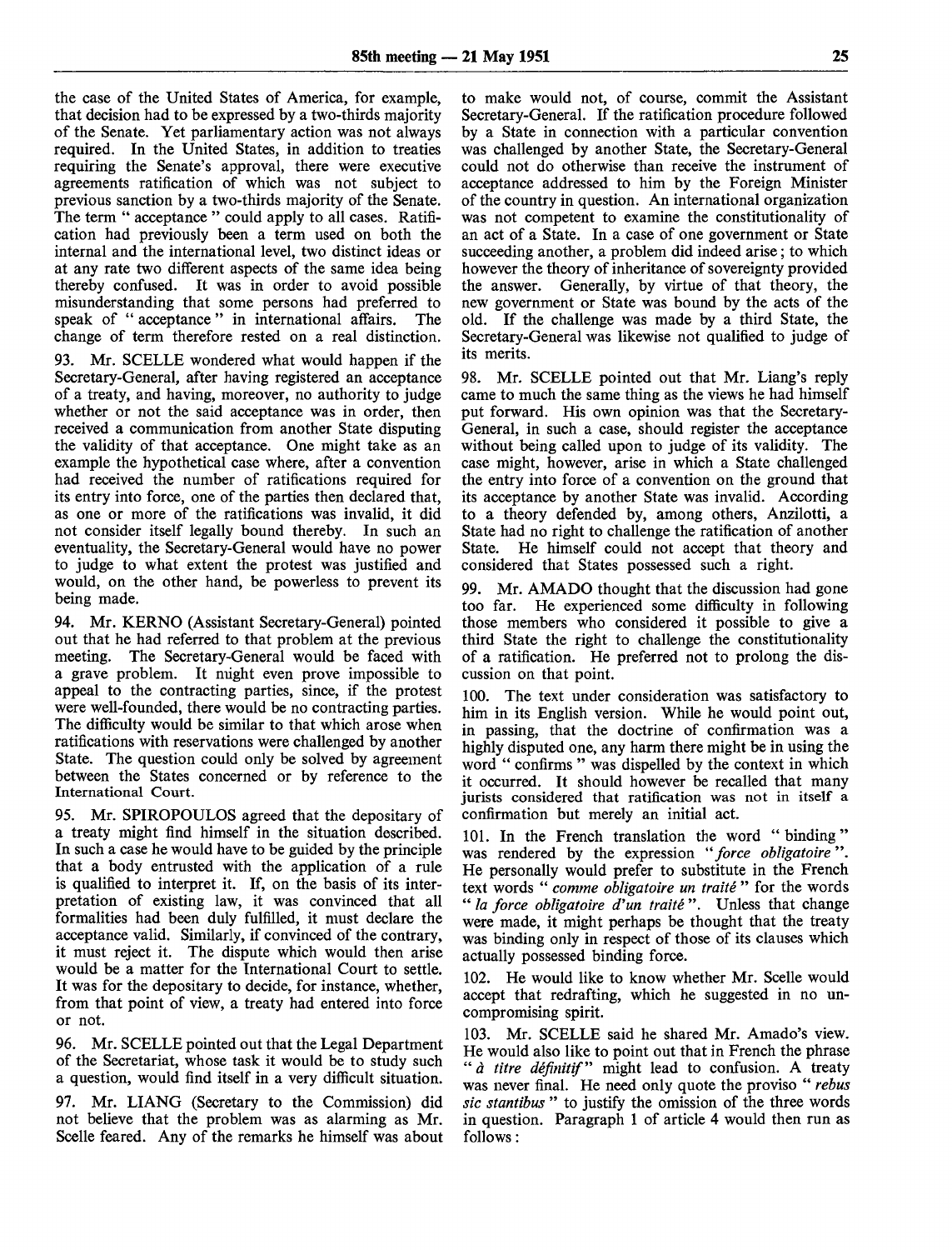" *La ratification est Vacte par lequel un Etat confirme et accepte un traite comme obligatoire, dans un instrument ecrit, dument signe."*

104. Mr. FRANCOIS, replying to a question by Mr. Brierly, developed the objection he had previously formulated (see para. 90 above). The proposed text formulated (see para.  $90$  above). gave too broad a connotation to the term " ratification ". When a treaty provided that " the present treaty shall be ratified and instruments of ratification exchanged ". was it sufficient if a diplomatic representative informed the Foreign Minister of another contracting State that his Government approved the terms of the Convention and if in exchange a similar communication was sent to the diplomatic representative concerned. Was such an exchange of notes equivalent to ratification? Ratification had previously been understood to be a formal act. If the term ratification was to be applied to any duly executed instrument, the Commission was getting on to the notion of acceptance irrespective of form. He wondered whether that was really the Rapporteur's intention.

105. Mr. BRIERLY thought it difficult to insist on ratification taking a particular form. A State might prescribe a certain form under its constitution, but that was not a rule of international law.

106. Mr. CORDOVA considered that the word ratification applied to the particular national procedure by which the executive power signified its consent, such consent being generally subject to the approval of the representatives of the nation. It was accordingly impossible to say that an executive agreement, an exchange of notes, constituted an act of ratification, even though it were in accordance with the definition of ratification given in article 4, paragraph 1. In his view, an executive agreement between Mexico and the United States of America (whose constitutions contained very similar provisions with regard to the conclusion of treaties) was binding on the two Governments politically, but not legally binding on the two States, since the procedure of approval by the Senates of the two nations had not been complied with. In such a case it was not possible to talk of ratification.

107. Mr. BRIERLY maintained that the distinction established by Mr. Córdova was purely a matter of domestic law and not of international law. In the United Kingdom there were no legislative provisions requiring Parliament to be consulted.

108. Mr. CORDOVA thought that, so far as ratification was concerned, domestic and international law were closely linked. The provisions of domestic law had to be taken into account. Ratification, in order to be effective, pre-supposed the fulfilment of all national requirements.

109. Mr. SPIROPOULOS thought that Mr. Córdova and Mr. Brierly were referring to somewhat different things. In the proposed text, the ratification referred to was the final instrument of ratification, whereas Mr. Córdova had in mind the course of domestic procedure prior to the establishment of the instrument.

110. In Greece and in a number of other countries,

when a treaty was signed, it was generally submitted to Parliament, which confirmed it and made it law. Whereupon, the executive organ, the King, in the case in point, signed the instrument of ratification, attesting thereby that all conditions had been fulfilled. Finally, the instrument was deposited or exchanged against those of the other signatory States.

111. Mr. CORDOVA pointed out that the text under consideration defined ratification as a written and duly executed instrument of a State. The definition, however, should stipulate that it was essential for the constitutional procedure to have been observed in its entirety.

112. Mr. SCELLE wondered whether it was quite correct to describe ratification as an act of a State. It was for the executive power to affirm that all the requirements of the constitution had been fulfilled. Ratification was not an act of any State organ, it was the act of a clearly defined organ, namely, the executive power.

113. In the French Constitution, ratification could take place, in certain specified cases, without consultation of The Swiss Constitution was even more definite on the point: no treaty concluded for less than 15 years was subject to referendum. The conditions of validity of a treaty were thus not always the same. Ratification accordingly could not be defined as in the proposed text. It was the organ competent to ratify, i.e., the executive power, which affirmed that all legal conditions had been fulfilled.

114. Mr. BRIERLY proposed amending paragraph 1 of article 4 as follows: " Ratification is an act by which the competent organ of a State confirms and accepts a treaty as binding."

115. Mr. SCELLE thought that by ratification the competent organ did not " confirm" but simply said that a treaty was binding.

116. Mr. BRIERLY remarked that the word "confirm " was current usage in that connexion.

117. Mr. ALFARO supported Mr. Brierly's new formula. It could not be forgotten that ratification was the act of the legislative power and that the act of the executive was the exchange or deposit of the ratification. In the new formula the Committee referred to both operations at once.

118. Mr. FRANCOIS could not allow that ratification was the act of the legislature; the legislative power gave its consent but it was the executive that ratified. Such was the practice observed in nearly all countries. 119. Mr. AMADO supported Mr. Francois. Article 31 of the Constitution of the French Republic laid down that the President " signed and ratified " treaties. What Parliament — in Brazil the National Congress — did was to " approve " treaties. According to the country, ratification took the form of publication or of promulgation. Mr. Scelle had explained, in a study, that in his opinion promulgation was superfluous.

120. Mr. Francois had wondered whether a mere signed written document could be regarded as an act of ratification ; in point of fact the definition given in the text more nearly applied to acceptance. Mr. Liang had